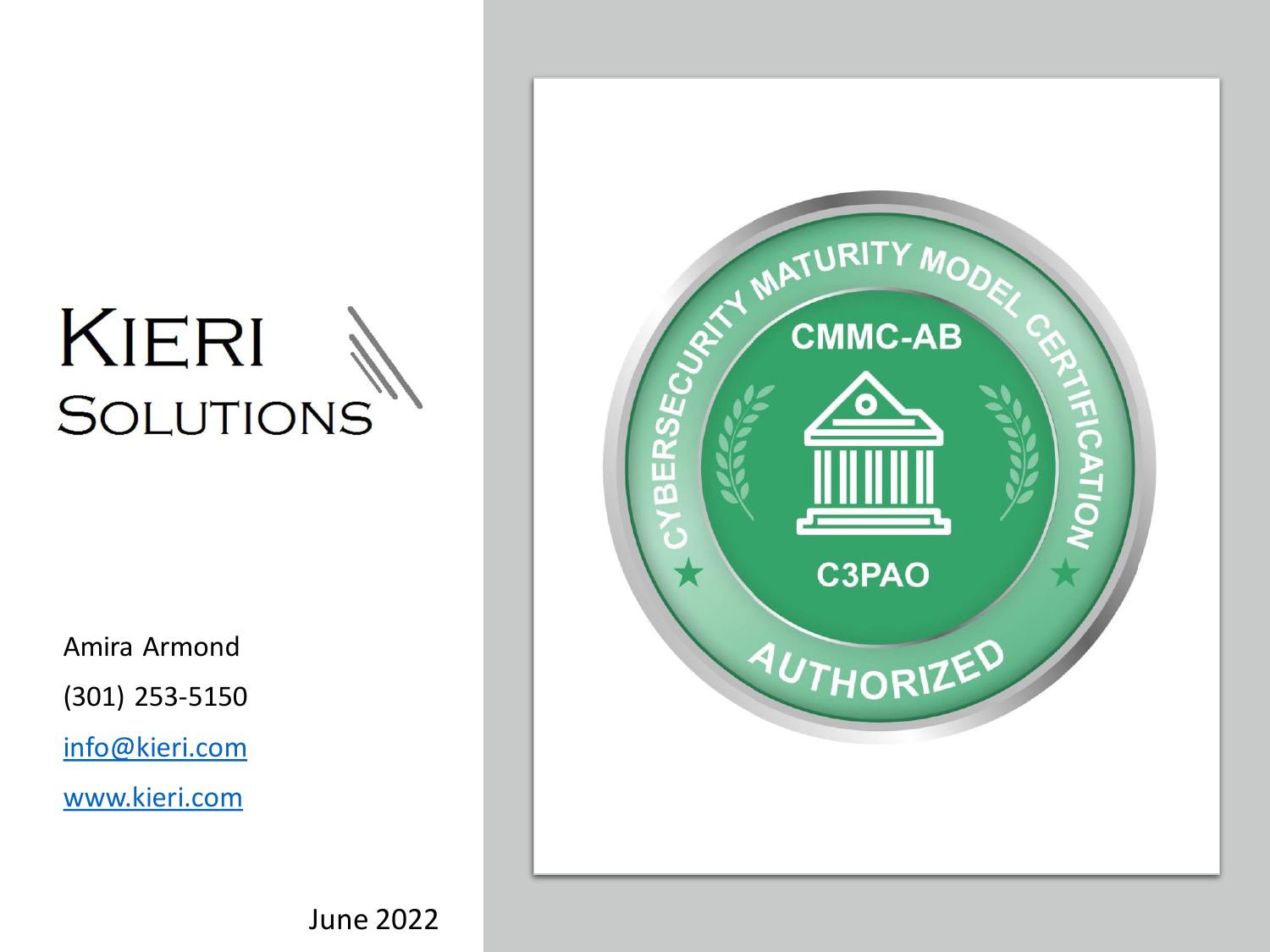## Kieri Solutions as your C3PAO

- We are a small lean team of experts, without bureaucratic overhead. We **move faster and give better answers** because we have knowledgeable people at every step of the process.
- Our **Quality Manager is Amira Armond**, a CMMC instructor, speaker, and blogger. She is an information systems architect and has practical real-world experience building and managing DoD and contractor networks.
- We are one of a few C3PAOs that passed our CMMC assessment with a **functional enterprise** network that includes **laptops, email,** and **BYOD.**

### **We did NOT present a pristine and unused enclave because that isn't functional. We wanted to prove that real defense contractors could pass CMMC**.

- Our assessment teams do not require special considerations to work. You do not need to put your evidence onto a third-party platform or provide it hard-copy.
- We understand that networks need to be **functional and secure**. We reward risk-based approaches and strong process to manage chaotic enterprise networks.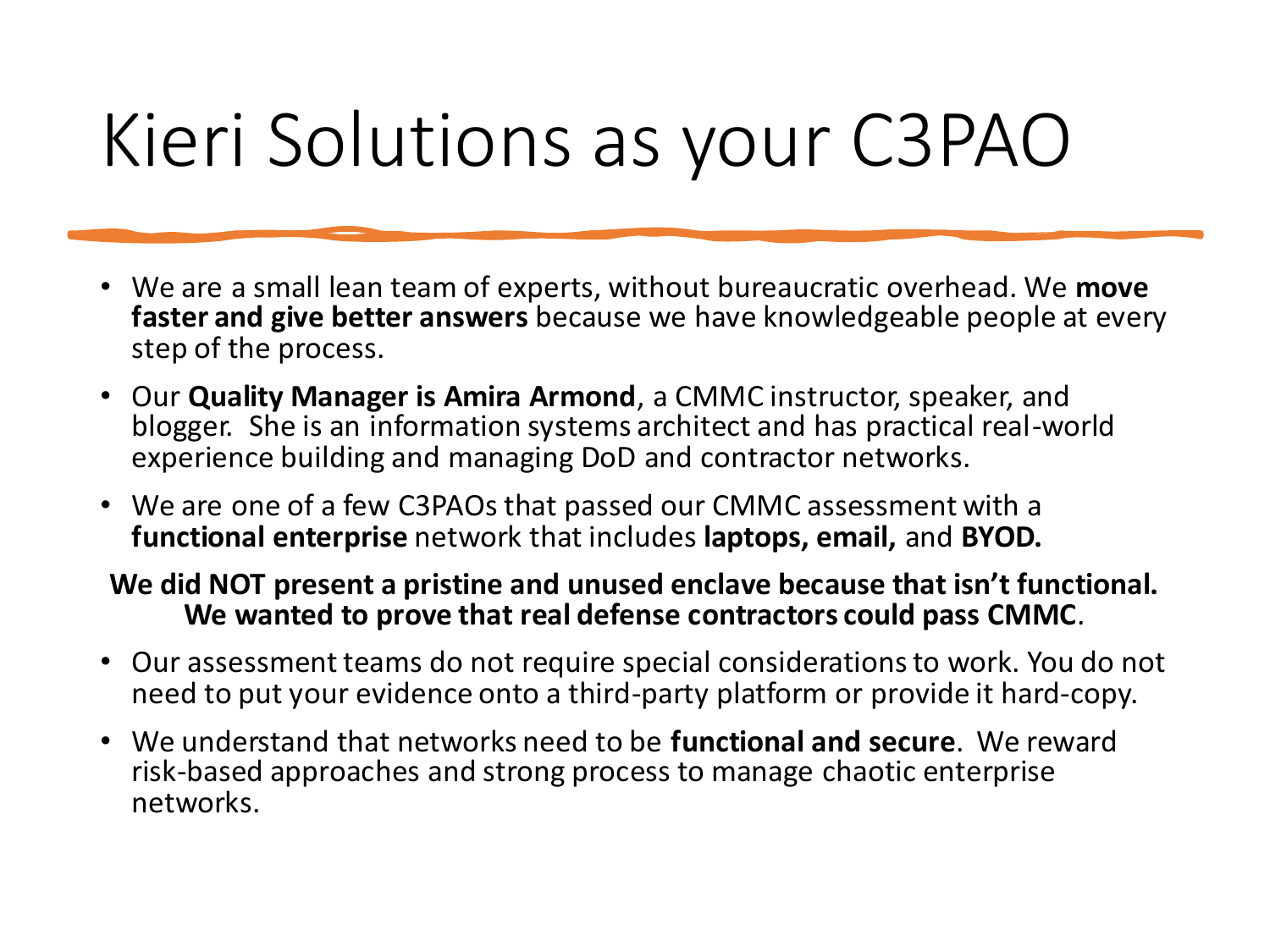

### Standardization of Assessment

We are a leader in the C3PAO Stakeholder Forum, which publishes industry-standard interpretations of CMMC requirements to resolve confusion.

You want your C3PAO to use the same interpretations as your CMMC consultant so that your solutions are considered acceptable.

By choosing consultants and a C3PAO that both follow the C3PAO Stakeholder Forum, you lower your assessment risk.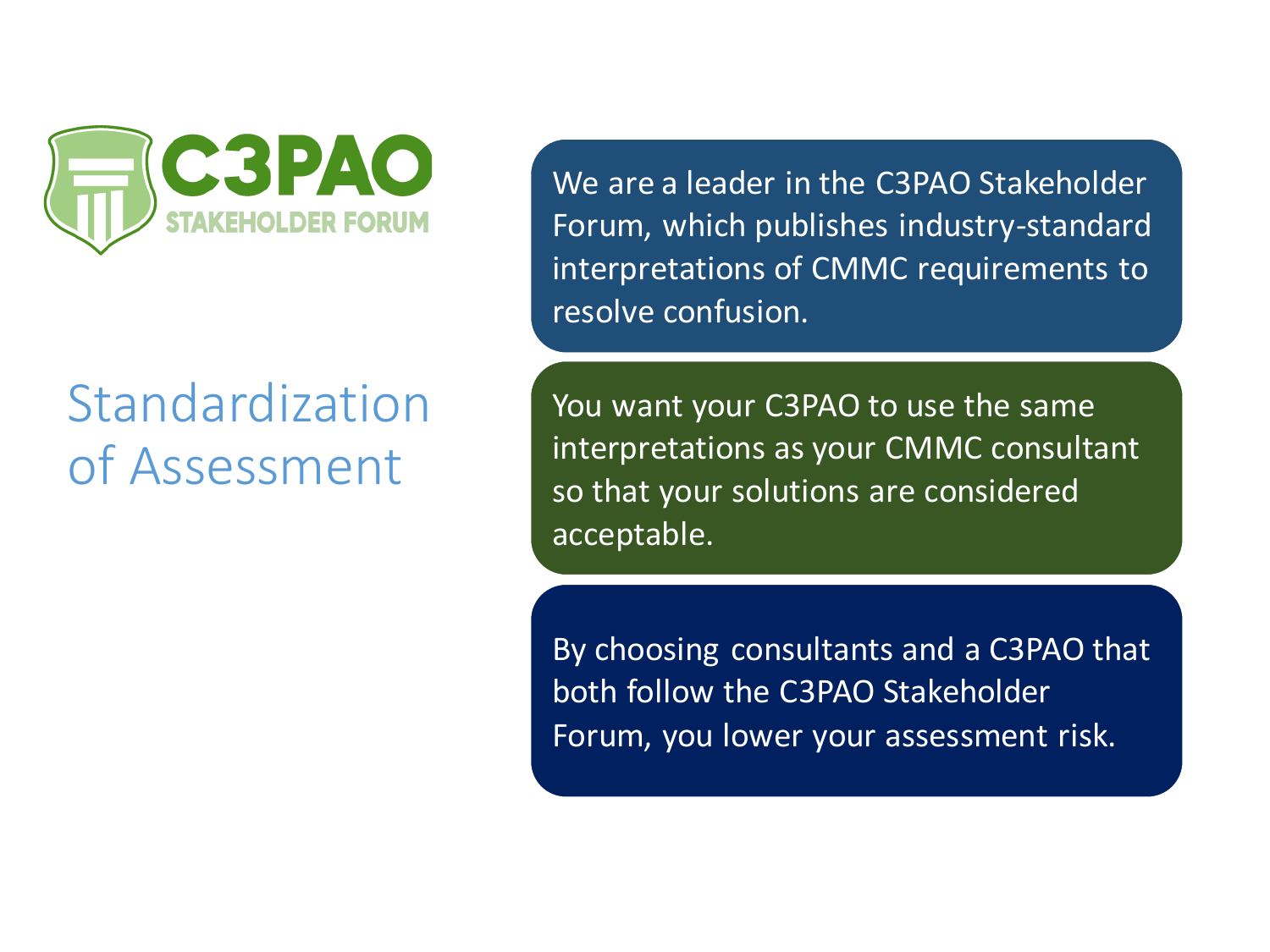# How Kieri Solutions can help

#### **CMMC Readiness Review starting at \$5,000**

Cost-effective review of your readiness to pass CMMC Level 2 Identify major issues with documentation, system security plan, FIPS, scoping, and design early Future CMMC Level 2 assessment discounted

#### **CMMC Level 2 pre-assessment starting at \$25,000**

Identify exactly what needs to be corrected. Perform planning, review evidence, and prepare your team for full assessment in a more relaxed environment Future CMMC Level 2 assessment discounted

#### **Reference Architecture template package \$4,500**

Ideal for companies < 500 users Full policy, procedure, System Security Plan templates (written for reference architecture)

Includes architectural design for Microsoft 365 info system and video training on how to operate a CMMC-compliant organization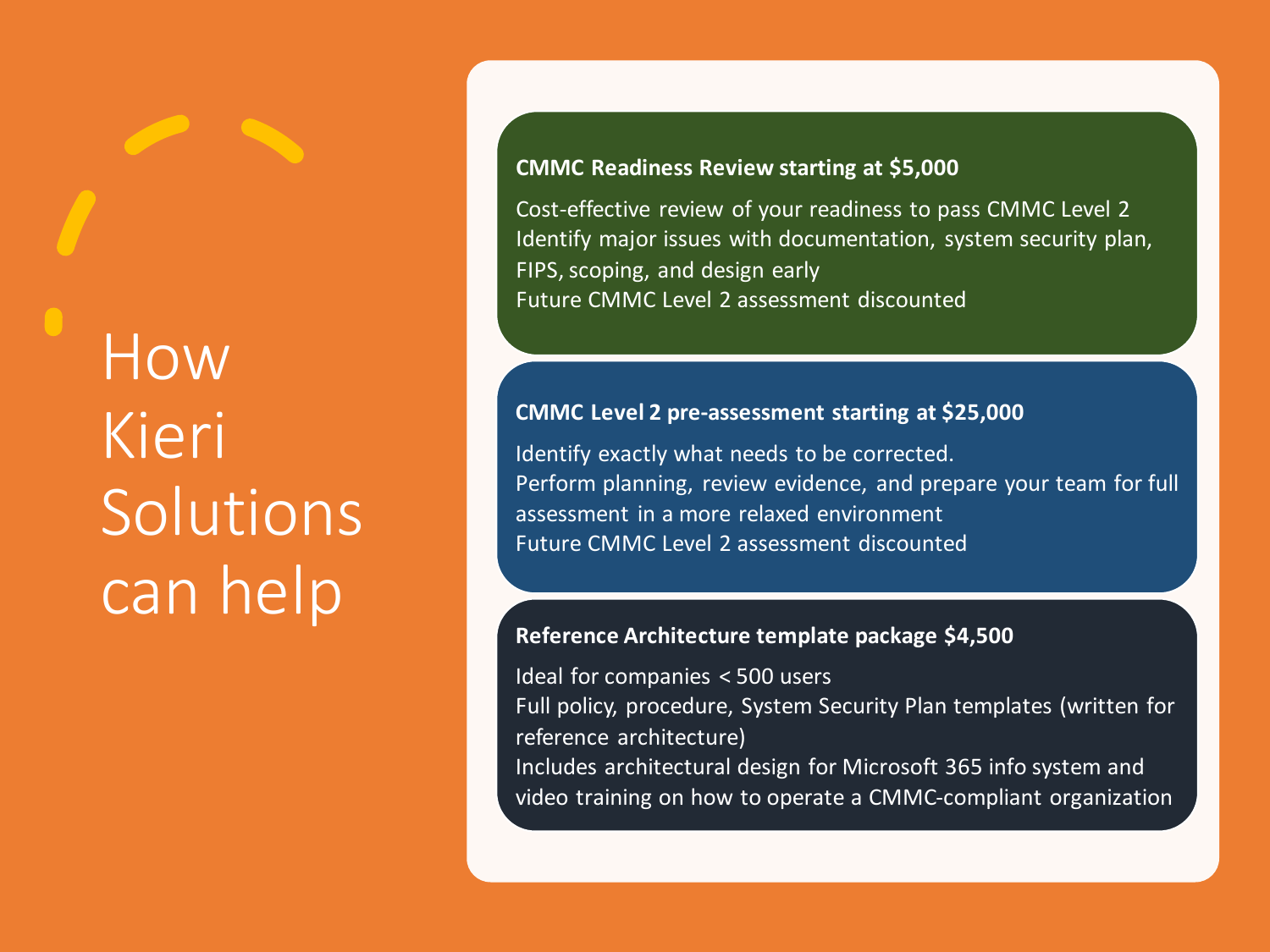### Next steps

Email [info@kieri.com](mailto:info@kieri.com) to schedule a 30-minute call

We have a quick call to understand your needs and determine if we are a fit:

- CMMC Level 2 Assessment
- Readiness Review
- Pre-assessment
- Reference Architecture
- Consulting Services

Waiting list for full CMMC assessment available (down payment needed to reserve your spot)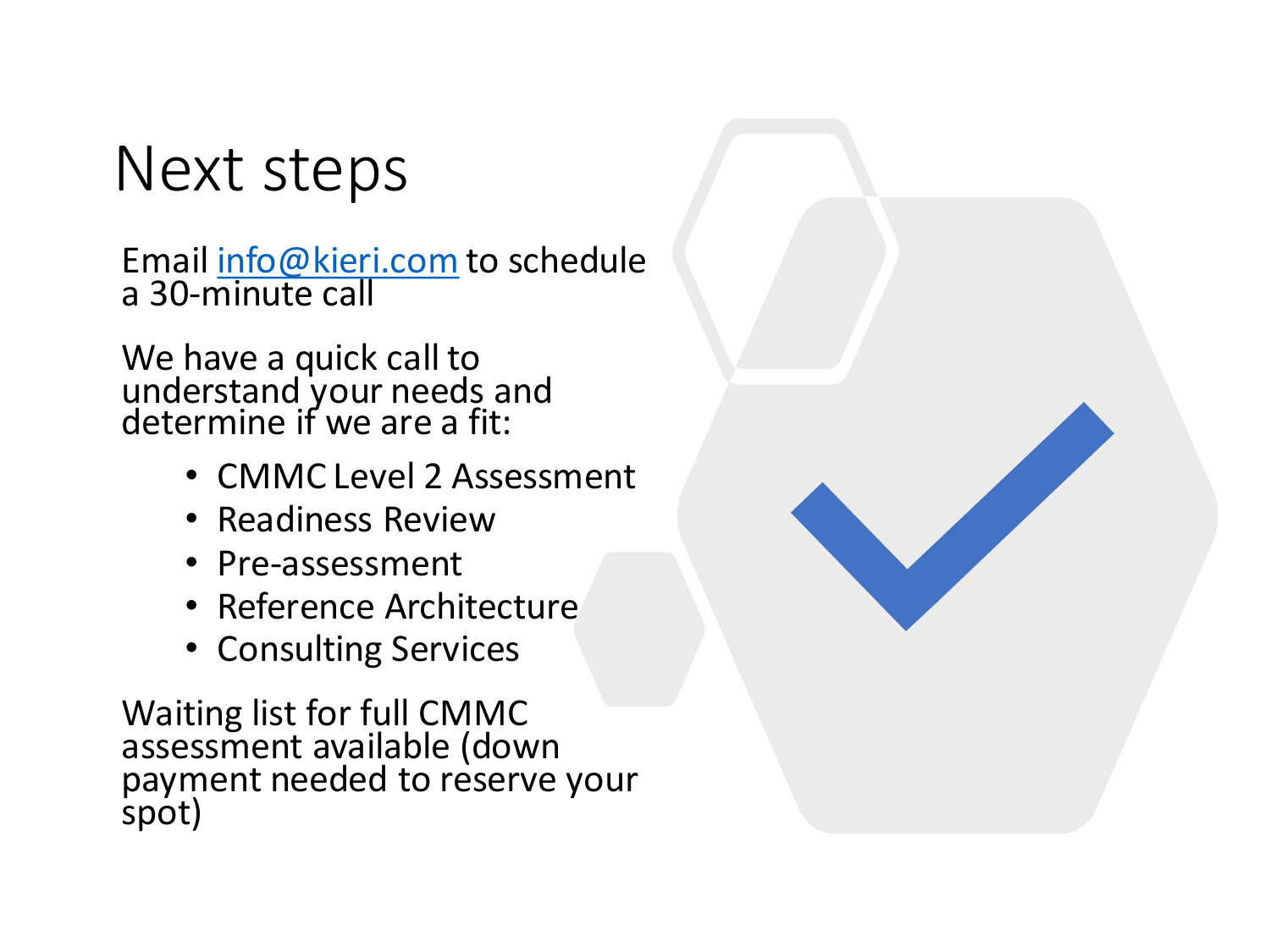### Core team





Vincent Scott – (Lead Assessor) CMMC Provisional Assessor, Provisional Instructor, CISM, DoD ISSP. Specializing in program-level CMMC compliance for medium and large business.



Jill Wright – (Lead Assessor) CMMC Provisional Assessor, Provisional Instructor. Specializing in CMMC compliance for small and medium business, particularly defense contractors.



David Fairburn – (Lead Assessor) CMMC Provisional Assessor, CISSP, PMP, IAM, IEM, ITILv3, FedRAMP Assessor, FedRAMP author. Specializing in CMMC compliance for enterprises and clouds.



Amira Armond – (Quality Manager) CMMC Provisional Assessor, Provisional Instructor, CISSP, CISA, Vice-Chair C3PAO Stakeholder Forum. Specializing in functional and secure system architectures.